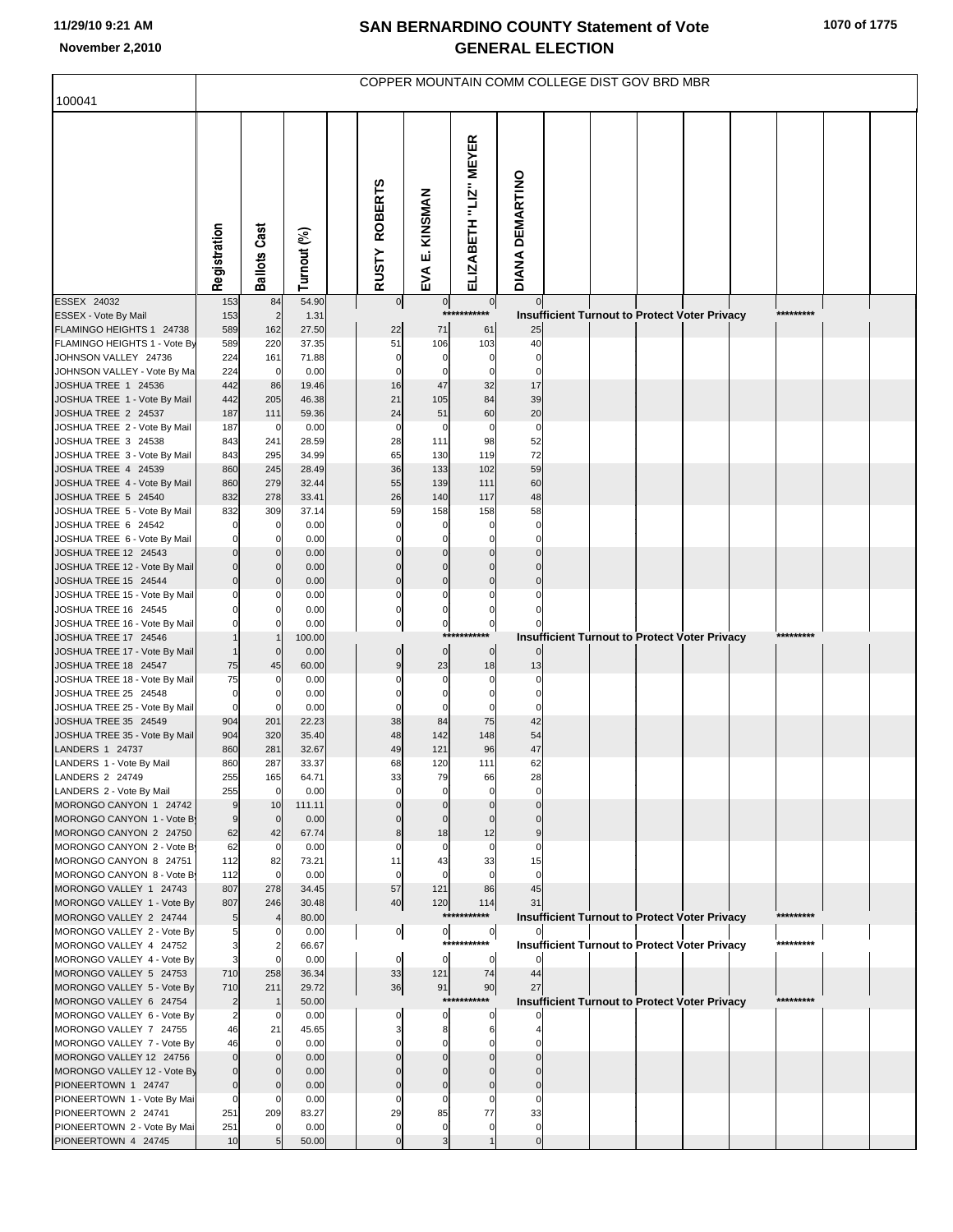## **SAN BERNARDINO COUNTY Statement of Vote November 2,2010 GENERAL ELECTION**

| 100041                                                  | COPPER MOUNTAIN COMM COLLEGE DIST GOV BRD MBR |                       |                |  |                               |                             |                         |                                      |  |  |  |                                                      |  |           |  |
|---------------------------------------------------------|-----------------------------------------------|-----------------------|----------------|--|-------------------------------|-----------------------------|-------------------------|--------------------------------------|--|--|--|------------------------------------------------------|--|-----------|--|
|                                                         |                                               |                       |                |  |                               |                             |                         |                                      |  |  |  |                                                      |  |           |  |
|                                                         |                                               |                       |                |  |                               |                             |                         |                                      |  |  |  |                                                      |  |           |  |
|                                                         |                                               |                       |                |  |                               |                             | ELIZABETH "LIZ" MEYER   |                                      |  |  |  |                                                      |  |           |  |
|                                                         |                                               |                       |                |  |                               |                             |                         |                                      |  |  |  |                                                      |  |           |  |
|                                                         |                                               |                       |                |  | <b>ROBERTS</b>                |                             |                         |                                      |  |  |  |                                                      |  |           |  |
|                                                         |                                               |                       |                |  |                               |                             |                         |                                      |  |  |  |                                                      |  |           |  |
|                                                         |                                               |                       |                |  |                               | KINSMAN                     |                         |                                      |  |  |  |                                                      |  |           |  |
|                                                         |                                               |                       |                |  |                               | ші                          |                         |                                      |  |  |  |                                                      |  |           |  |
|                                                         | Registration                                  | <b>Ballots Cast</b>   | Turnout (%)    |  | <b>RUSTY</b>                  | EVA                         |                         | DIANA DEMARTINO                      |  |  |  |                                                      |  |           |  |
| PIONEERTOWN 4 - Vote By Mai                             | 10                                            | $\mathbf 0$           | 0.00           |  | $\mathbf 0$                   |                             | $\mathbf 0$             | $\mathbf 0$                          |  |  |  |                                                      |  |           |  |
| TWENTYNINE PALMS 1 24523                                | 354                                           | 23                    | 6.50           |  | $\mathbf{1}$                  | 12                          | 9                       | 10                                   |  |  |  |                                                      |  |           |  |
| TWENTYNINE PALMS 1 - Vote E                             | 354                                           | 21                    | 5.93           |  | $\mathbf 0$                   | 15<br>203                   | 12                      | $\overline{4}$                       |  |  |  |                                                      |  |           |  |
| TWENTYNINE PALMS 2 24524<br>TWENTYNINE PALMS 2 - Vote E | 739<br>739                                    | 327<br>256            | 44.25<br>34.64 |  | 44<br>40                      | 169                         | 180<br>154              | 51<br>45                             |  |  |  |                                                      |  |           |  |
| TWENTYNINE PALMS 3 24525                                | 747                                           | 187                   | 25.03          |  | 25                            | 109                         | 110                     | 21                                   |  |  |  |                                                      |  |           |  |
| TWENTYNINE PALMS 3 - Vote E                             | 747                                           | 219                   | 29.32          |  | 40                            | 126                         | 110                     | 57                                   |  |  |  |                                                      |  |           |  |
| TWENTYNINE PALMS 4 24526<br>TWENTYNINE PALMS 4 - Vote E | 567<br>567                                    | 172<br>177            | 30.34<br>31.22 |  | 24<br>26                      | 114<br>120                  | 92<br>104               | 17<br>35                             |  |  |  |                                                      |  |           |  |
| TWENTYNINE PALMS 5 24527                                | 613                                           | 211                   | 34.42          |  | 27                            | 127                         | 122                     | 37                                   |  |  |  |                                                      |  |           |  |
| TWENTYNINE PALMS 5 - Vote E                             | 613                                           | 165                   | 26.92          |  | 21                            | 110                         | 97                      | 34                                   |  |  |  |                                                      |  |           |  |
| TWENTYNINE PALMS 6 24528                                | 632                                           | 171                   | 27.06          |  | 22                            | 94                          | 86                      | 42                                   |  |  |  |                                                      |  |           |  |
| TWENTYNINE PALMS 6 - Vote E                             | 632                                           | 157                   | 24.84          |  | 21                            | 105                         | 95                      | 25                                   |  |  |  |                                                      |  |           |  |
| TWENTYNINE PALMS 7 24529<br>TWENTYNINE PALMS 7 - Vote E | 653<br>653                                    | 197<br>206            | 30.17<br>31.55 |  | 29<br>40                      | 106<br>115                  | 110<br>113              | 39<br>48                             |  |  |  |                                                      |  |           |  |
| TWENTYNINE PALMS 8 24530                                | 501                                           | 86                    | 17.17          |  | 10                            | 59                          | 45                      | 16                                   |  |  |  |                                                      |  |           |  |
| TWENTYNINE PALMS 8 - Vote E                             | 501                                           | 128                   | 25.55          |  | 18                            | 74                          | 61                      | 27                                   |  |  |  |                                                      |  |           |  |
| TWENTYNINE PALMS 9 24531                                | 692                                           | 169                   | 24.42          |  | 24                            | 97                          | 98                      | 31                                   |  |  |  |                                                      |  |           |  |
| TWENTYNINE PALMS 9 - Vote E<br>TWENTYNINE PALMS EAST 1  | 692                                           | 182<br>3              | 26.30<br>75.00 |  | $27\,$                        | 115<br>***                  | 123<br>***              | 38                                   |  |  |  | <b>Insufficient Turnout to Protect Voter Privacy</b> |  | ********* |  |
| TWENTYNINE PALMS EAST 1 -                               |                                               | $\mathbf{0}$          | 0.00           |  | $\overline{0}$                | $\mathbf 0$                 | $\pmb{0}$               | 0                                    |  |  |  |                                                      |  |           |  |
| TWENTYNINE PALMS MCB 1 2                                | 0                                             | 0                     | 0.00           |  | $\mathbf 0$                   | $\mathbf 0$                 | $\mathbf 0$             | 0                                    |  |  |  |                                                      |  |           |  |
| TWENTYNINE PALMS MCB 1 - V                              | $\pmb{0}$                                     | $\mathbf{0}$          | 0.00           |  | 0                             | $\mathbf 0$                 | 0                       | 0                                    |  |  |  |                                                      |  |           |  |
| TWENTYNINE PALMS MCB 2 2<br>TWENTYNINE PALMS MCB 2 - V  | $\mathbf 0$<br>$\overline{0}$                 | 0<br>$\overline{0}$   | 0.00<br>0.00   |  | $\mathbf 0$<br>$\pmb{0}$      | $\mathsf{C}$<br>$\mathbf 0$ | $\Omega$<br>$\mathbf 0$ | $\Omega$<br>$\pmb{0}$                |  |  |  |                                                      |  |           |  |
| TWENTYNINE PALMS NORTH 3                                | 569                                           | 225                   | 39.54          |  | 39                            | 111                         | 106                     | 39                                   |  |  |  |                                                      |  |           |  |
| TWENTYNINE PALMS NORTH 3                                | 569                                           | 170                   | 29.88          |  | 30                            | 102                         | 88                      | 27                                   |  |  |  |                                                      |  |           |  |
| WONDER VALLEY 1 24532                                   | 479                                           | 152                   | 31.73          |  | 20                            | 82                          | 61                      | 27                                   |  |  |  |                                                      |  |           |  |
| WONDER VALLEY 1 - Vote By M<br>YUCCA MESA 1 24739       | 479<br>860                                    | 154<br>243            | 32.15<br>28.26 |  | 22<br>36                      | 86<br>124                   | 83<br>86                | 25<br>39                             |  |  |  |                                                      |  |           |  |
| YUCCA MESA 1 - Vote By Mail                             | 860                                           | 267                   | 31.05          |  | 39                            | 142                         | 120                     | 50                                   |  |  |  |                                                      |  |           |  |
| YUCCA MESA 2 24748                                      | 618                                           | 175                   | 28.32          |  | 29                            | 98                          | 54                      | 30                                   |  |  |  |                                                      |  |           |  |
| YUCCA MESA 2 - Vote By Mail                             | 618                                           | 232                   | 37.54          |  | 33                            | 116                         | 94                      | 48                                   |  |  |  |                                                      |  |           |  |
| YUCCA VALLEY 1 24722<br>YUCCA VALLEY 1 - Vote By Mai    | 932<br>932                                    | 240<br>390            | 25.75<br>41.85 |  | 47<br>90                      | 124<br>188                  | 105                     | 39                                   |  |  |  |                                                      |  |           |  |
| YUCCA VALLEY 2 24723                                    | 942                                           | 265                   | 28.13          |  | 48                            | 129                         | 193<br>85               | 74<br>68                             |  |  |  |                                                      |  |           |  |
| YUCCA VALLEY 2 - Vote By Mai                            | 942                                           | 273                   | 28.98          |  | 62                            | 124                         | 102                     | 68                                   |  |  |  |                                                      |  |           |  |
| YUCCA VALLEY 3 24724                                    | 812                                           | 238                   | 29.31          |  | 39                            | 98                          | 92                      | 48                                   |  |  |  |                                                      |  |           |  |
| YUCCA VALLEY 3 - Vote By Mai<br>YUCCA VALLEY 4 24725    | 812<br>966                                    | 312<br>273            | 38.42<br>28.26 |  | 52<br>46                      | 158<br>111                  | 155<br>93               | 57<br>56                             |  |  |  |                                                      |  |           |  |
| YUCCA VALLEY 4 - Vote By Mai                            | 966                                           | 298                   | 30.85          |  | 42                            | 156                         | 124                     | 66                                   |  |  |  |                                                      |  |           |  |
| YUCCA VALLEY 5 24726                                    | 818                                           | 221                   | 27.02          |  | 40                            | 106                         | 85                      | 48                                   |  |  |  |                                                      |  |           |  |
| YUCCA VALLEY 5 - Vote By Mai                            | 818                                           | 329                   | 40.22          |  | 61                            | 167                         | 152                     | 76                                   |  |  |  |                                                      |  |           |  |
| YUCCA VALLEY 6 24727<br>YUCCA VALLEY 6 - Vote By Mai    | 900<br>900                                    | 278<br>292            | 30.89<br>32.44 |  | 58<br>42                      | 135<br>159                  | 113<br>167              | 57<br>57                             |  |  |  |                                                      |  |           |  |
| YUCCA VALLEY 7 24728                                    | 825                                           | 274                   | 33.21          |  | 28                            | 139                         | 116                     | 40                                   |  |  |  |                                                      |  |           |  |
| YUCCA VALLEY 7 - Vote By Mai                            | 825                                           | 322                   | 39.03          |  | 58                            | 160                         | 166                     | 57                                   |  |  |  |                                                      |  |           |  |
| YUCCA VALLEY 8 24729                                    | 953                                           | 284                   | 29.80          |  | 41                            | 157                         | 122                     | 42                                   |  |  |  |                                                      |  |           |  |
| YUCCA VALLEY 8 - Vote By Mai<br>YUCCA VALLEY 9 24730    | 953<br>818                                    | 358<br>214            | 37.57<br>26.16 |  | 47<br>44                      | 199<br>95                   | 166<br>88               | 75<br>52                             |  |  |  |                                                      |  |           |  |
| YUCCA VALLEY 9 - Vote By Mai                            | 818                                           | 261                   | 31.91          |  | 53                            | 134                         | 104                     | 58                                   |  |  |  |                                                      |  |           |  |
| YUCCA VALLEY 10 24731                                   | 894                                           | 340                   | 38.03          |  | 43                            | 184                         | 165                     | 53                                   |  |  |  |                                                      |  |           |  |
| YUCCA VALLEY 10 - Vote By Ma                            | 894                                           | 372                   | 41.61          |  | 56                            | 217                         | 207                     | 49                                   |  |  |  |                                                      |  |           |  |
| YUCCA VALLEY 11 24732<br>YUCCA VALLEY 11 - Vote By Ma   | 54<br>54                                      | 38<br>$\overline{0}$  | 70.37<br>0.00  |  | $\overline{7}$<br>$\mathbf 0$ | 24<br>$\mathbf 0$           | 17<br>$\mathbf 0$       | $\overline{\mathbf{4}}$<br>$\pmb{0}$ |  |  |  |                                                      |  |           |  |
| YUCCA VALLEY 12 24733                                   | $\overline{0}$                                | $\overline{0}$        | 0.00           |  | $\Omega$                      | $\mathbf 0$                 | $\mathbf 0$             | $\mathbf 0$                          |  |  |  |                                                      |  |           |  |
| YUCCA VALLEY 12 - Vote By Ma                            | $\overline{0}$                                | $\overline{0}$        | 0.00           |  | $\mathbf 0$                   | $\pmb{0}$                   | $\pmb{0}$               | $\pmb{0}$                            |  |  |  |                                                      |  |           |  |
| YUCCA VALLEY 13 24734                                   | 14                                            | 11                    | 78.57          |  | $\Omega$                      | 6                           | $\overline{7}$          | 4                                    |  |  |  |                                                      |  |           |  |
| YUCCA VALLEY 13 - Vote By Ma<br>YUCCA VALLEY 14 24735   | 14<br>456                                     | $\overline{0}$<br>131 | 0.00<br>28.73  |  | $\mathbf 0$<br>18             | $\mathbf 0$<br>65           | $\mathbf 0$<br>49       | $\mathbf 0$<br>28                    |  |  |  |                                                      |  |           |  |
| YUCCA VALLEY 14 - Vote By Ma                            | 456                                           | 199                   | 43.64          |  | 23                            | 122                         | 107                     | 38                                   |  |  |  |                                                      |  |           |  |
|                                                         |                                               |                       |                |  |                               |                             |                         |                                      |  |  |  |                                                      |  |           |  |